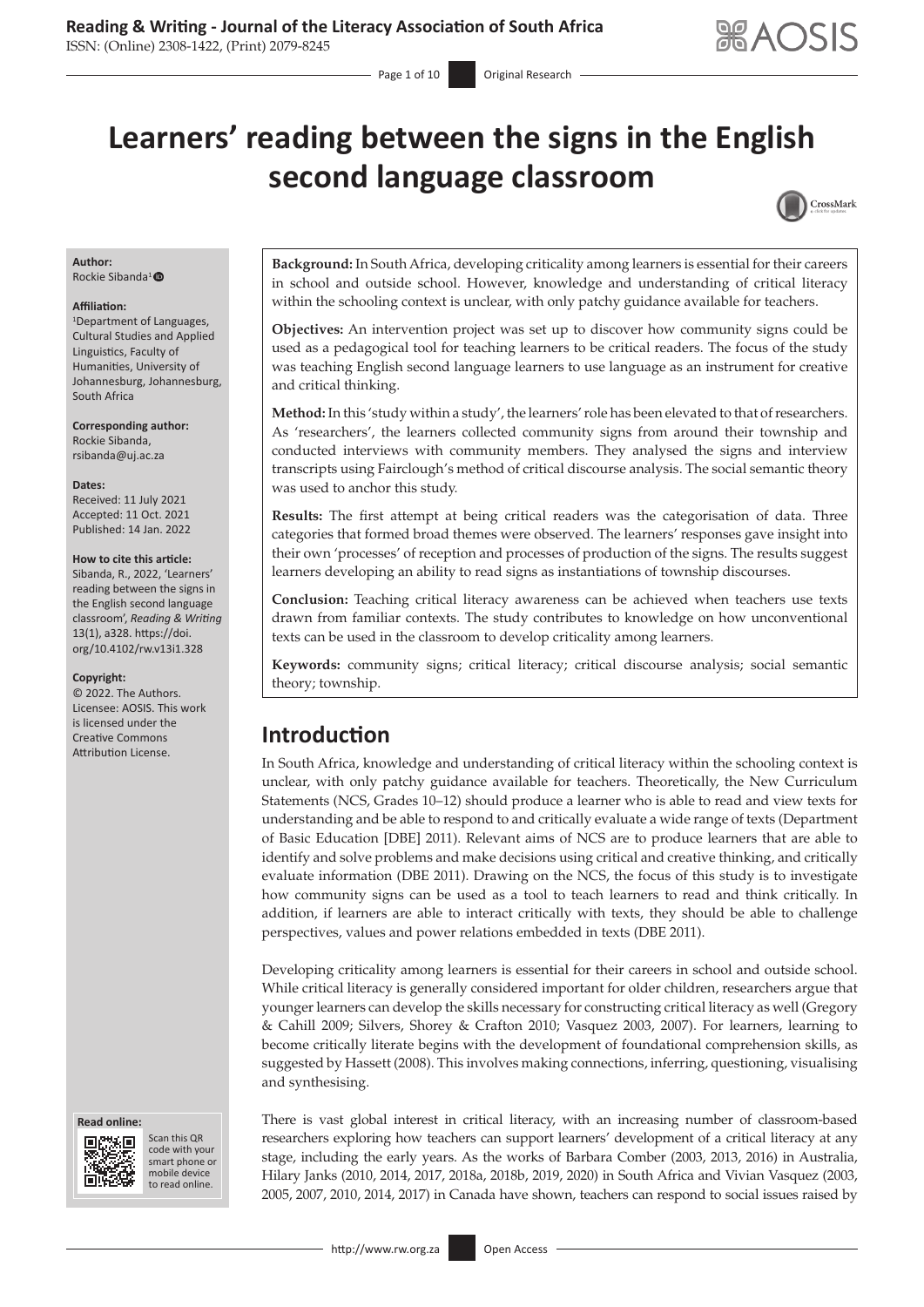their learners by supporting their use of language practices to take action for change. For example, having learners collect attention-grabbing icons such as 'signs, advertisements and multimedia forms of text from their neighborhood surroundings is one way to start developing their critical literacy' (Stevens & Bean 2007:24).

Attention-grabbing texts such as community signs are found around learners' neighbourhoods. Several studies investigating the discourse of signs have mainly focused on shop signs, constructed with the reader in mind and what their needs are thought to be (Leeman & Modan 2010; Lou 2007; Papen 2012). Many neighbourhood businesses carefully understand and determine the values and preferences of local neighbourhood communities (Rahman & Mehta 2020:35). Storefront signs place texts in a seemingly innocuous way, but in a no less dominant manner, by considering who, what and how the signs index (Ochs 1990; Silverstein 2003). Regardless of whether shop owners are the type of people their signs suggest, signage marks public space with *personae* for passers-by and 'communicate identities and values which help them connect with certain types of consumers' (Rahman & Mehta 2020:35). For example, in their study of shop signs in Brooklyn, New York, Trinch and Snajdr (2016:73) show how 'language is uniquely integrated into the human geography of diverse urban neighborhoods'. Although an area's linguistic landscape both delineates and represents the social context in which people find themselves and their languages (Gorter 2006; Shohamy, Ben-Rafael & Barni 2010), Stewart (1982) reminds us that 'names on the land' are determined by the dynamics of culture and custom. Semiotic and material features of buildings, streets and typography can convey messages of distinctiveness and exclusion (Aiello 2011; Gendelman & Aiello 2011).

Beyond serving as conventional geographical markers, a significant body of research suggests that signs can serve many other purposes. They can be effective in promoting change of behaviour in a variety of domains such as road traffic (Huybers, Van Houten & Malenfant 2004; Pesti & McCoy 2001; Sullivan et al. 2004). In the health domain, signs have been found to encourage change in behaviours (Honnen & Kleinke 1990), such as minimising smoking-related pregnancy risks (Kollath-Cattano, Osman & Thrasher 2017) and encouraging safer sex habits by promoting condom use (Honnen & Kleinke 1990; Meis & Kashima 2017). As this study demonstrates, township community signs reflect the thinking and behaviour of community members. Through language discourses, township community signs provide 'a window into the visual identity of the neighborhood' (Rahman & Mehta 2020:35).

This article reports on how secondary school learners begin to develop critical reading as part of a larger project exploring teaching critical literacy awareness using community signs. My study profiles a teaching intervention, undertaken with English second language (ESL) learners at a typical township secondary school in South Africa. As 'researchers', the learners collected signs found in their neighbourhood. The purpose served by community signs in this study differs from that of conventional signs, which transmit messages in an attempt to

persuade people what to do or not to do (McDougall, Curry & De Bruijn 1999). They are unconventional texts, falling *mostly* within the discourse of graffiti but containing messages constructed and understood within a particular context. It is within this context that this project aimed to integrate literacy and criticality in language teaching. It particularly aimed to investigate how community signs can be used as pedagogical tools to teach critical reading in the classroom.

# **Theoretical perspectives**

Within the theoretical framework of social semiotic theory (Jewitt 2006; Kress 2010), this article conceptualises community signs as texts to develop critical reading. The term *text* implies both a reader and a writer. Signage in this study is conceptualised as a 'social practice' (Street 1984) promoting shared meaning between the writer and the reader. As texts, community signs carry within them particular histories of their composition. Within those histories lie the lived experiences of township dwellers.

Before discussing the specific intervention strategy employed in the study, I present the understanding of signs, including the applicable elements of critical literacy, and the interaction between texts and identity formation. Based on the work of De Saussure (1959), signs or symbols that signify meaning (semiotic) constitute 'text' (Stables & Bishop 2001), and texts are read, in turn. As community signs stand, they can be recognised as a form of text. Community signs represent a social discourse that distributes power among various individuals in the community, especially those who have no voice to contribute to social transformation because of being poor or uneducated in the formal sense. Rooted in the critical social theories of Paulo Freire (1972), critical literacy encourages learners to question and challenge taken-forgranted assumptions through analysis of language and power. According to Shor (1992:129), critical reading habits should go 'beneath surface meaning […] to understand the deep meaning, root causes, social context, ideology, and personal consequences of any action, event, object, [or] process'. Developing literacy in this sense is not merely 'reading the word', but also 'reading the world' (Freire 1998). Literacy itself is ideological and linked to power structures (Street 2008). Informal texts such as community signs can be empowering for poor communities because they 'symbolize a critical state of consciousness in which these communities participate as critical minds within unstatic conditions of world and words' (Alshreif 2016:456). Further, community signs do not merely a reflect individual abilities to read and write but aim to empower individuals to think critically, to understand their own realities, and to form new identities as they make new interpretations of reality.

### **Conceptualising community signs**

Signs are semiotic devices found around neighbourhoods. Rahman and Mehta (2020:35) succinctly describe signs as 'a window into the visual identity of the neighborhood' that provides direct spatial semiotic – a visual sociology of place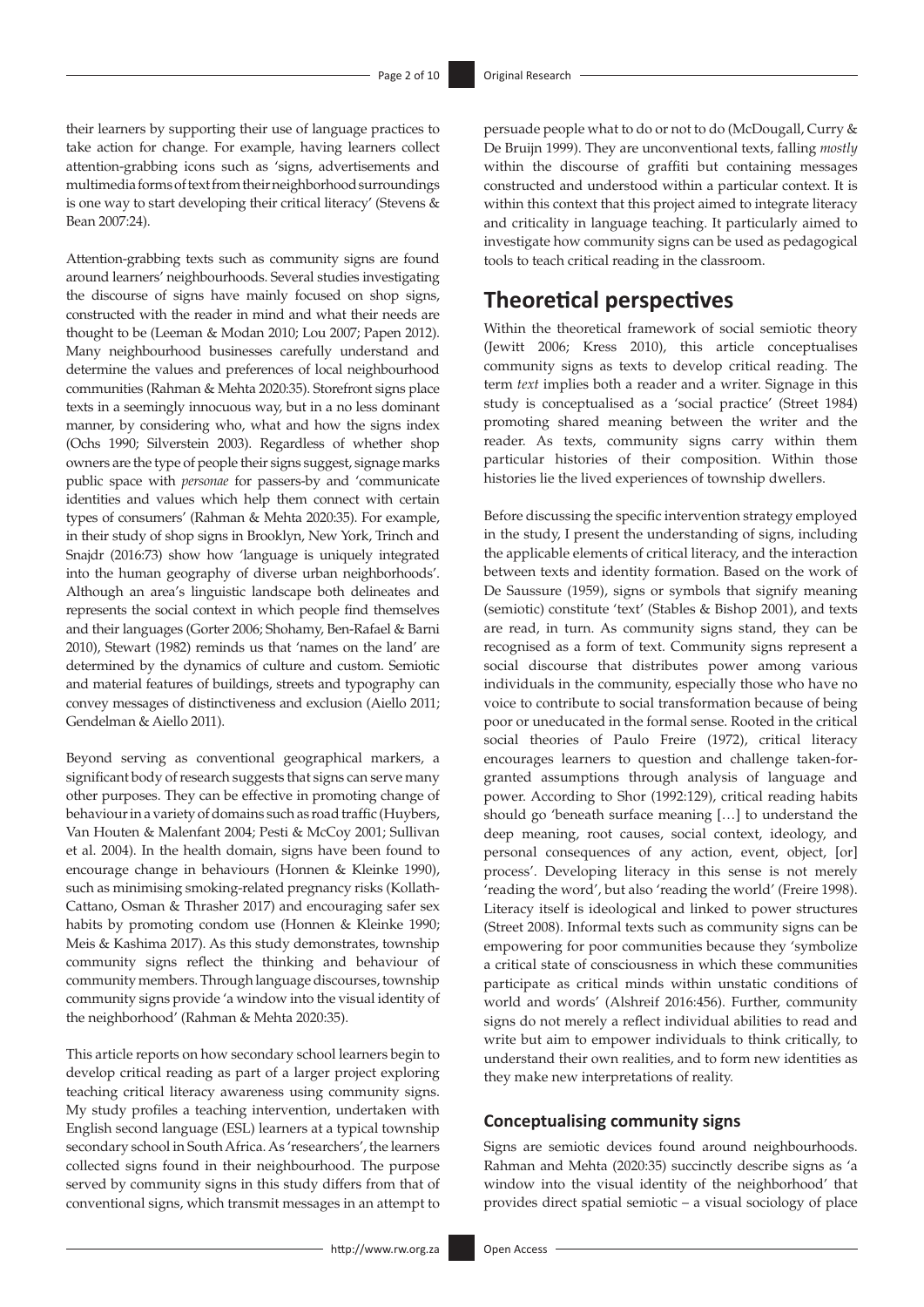(Krase & Shortell 2011). Signage is an interesting field of study, which prototypically represents and mediates between what Zukin (1995) calls the visual economy of the landscape and market culture. Research has shown that signs speak through language ideologies (Irvine & Gal 2000; Schieffelin, Woolard & Kroskrity 1998), by marking the land not only for languages and their users, but, more importantly, for the ways in which people use language according to their prevailing *sociolinguistic*  standards and values (Trinch & Snajdr 2016). As signs embody different language ideologies, they come to shape political, social and economic contexts (Trinch & Snajdr 2016). In their work, Trinch and Snajdr (2020) critically engage with the role of language in signage. Similar to spoken utterances and written texts, signs are designed for particular audiences (Bell 1984; Warner 2002). As Rahman and Mehta (2020:35) point out, 'signs convey messages beyond what is expressed within the text of the sign'. Through personalities and qualities of type, signage becomes a source of messages and meanings that serves as a form of cultural expression. Signs can reveal how inhabitants use semiotic resources to shape a place according to their 'varied interests and tastes, and can also provide insight into the power dynamics that contribute to a social construction of taste' (Adami 2020:3).

The notion of community signs implies a connection with reading and writing – with text (Stables 1996, 1998; Stables & Bishop 2001; Stables & Scott 1999). Community signs, as text, are a social construct that can provide a 'voice to empower communities' (Iddings, McCafferty & Da Silva 2011:8). Texts do not only intertwine with the distribution of power within communities, but also enable effective self-expression in any form (Iddings et al. 2011). Like the exospheric indexicality in graffiti (Alshreif 2016), township community signs can create an exceptional context, becoming 'part of the fabric of the ecosocial semiotic environment of a neighborhood' (Iddings et al. 2011:8). The study of community signs as critical pedagogy (Freire 1970/1993) calls for teachers to adapt their teaching to lived experiences of learners. In this regard, learners are encouraged to construct new knowledges and develop critical consciousness (Lehner et al. 2017). Therefore, community signs are a sociolinguistic identity mostly understood and shared by township dwellers as 'situated social practices' (Barton & Hamilton 1998; Street 1984).

Townships are typically densely populated urban residential areas with many examples of environmental print around them – mainly in English but also in local languages. Most township dwellers are unemployed. To generate income, people set up 'backyard businesses' such as small grocery shops (known as *spazas*), barber shops, hair salons, panel beaters and vegetable stalls. These informal businesses usually have homemade signs and noticeboards, serving as some form of commercial advertisements for various products and services. Neighbourhood or community signs are a common feature in townships. These informal texts are what Comber and Simpson (1995) and O'Brien (2001) term 'alternative' texts. They can be found at the shops, nightclubs, schools and clinics, places of worship and community halls. Signs at the gates of residential areas are a distinct feature of townships. Most signs used as street names tell stories of the history of the place yet others are *just* street names.

#### **Conceptualising critical literacy**

For Lankshear and Knobel (2003), critical literacy:

involves awareness that all social practices, and thus all literacies, are socially constructed and 'selective' [*and*] they include some representations and classifications – values, purposes, rules, standards, and perspectives – and exclude others. (p. 11)

Freire and Macedo (1987) view critical literacy as the ability to 'read both the word and the world'. As Freire suggests, 'reading does not consist merely of decoding the written word or language; rather it is preceded by and intertwined with knowledge of the world' (Freire & Macedo 1987:29). Critical awareness can create possibilities for community participation, while reflecting on certain perceptions of social issues, even if participants are 'illiterate' in the formal sense. In this case, reading community signs aims to create critical awareness and consequently promote social justice. Critical pedagogies can develop within learners the ability to interrogate canonical texts, often from home and community settings, thus opening up new spaces in which young people can draw on their funds of knowledge and cultural capital (Gonzalez, Moll & Amanti 2005; Lee 2007; Morrell & Duncan-Andrade 2002; Richardson 2006). A focus on young people's funds of knowledge and unravelling of power relations needs to be extended to 'recognise young people's entanglements with objects outside school' (Pahl & Rowsell 2011:131). Engagement with out-of-school texts can offer 'third spaces' where these literacies are valued alongside canonical texts and young people's out-of-school literacy practices are recognised (Moje et al. 2004).

### **Purpose of the study**

Following the work of Lee (2007), proposing culturally responsive pedagogies to challenge deficit models of instruction in schools, this study demonstrates a sustained engagement with texts from local communities. The purpose of this study was to investigate the use of community signs as a pedagogical tool to promote critical literacy awareness in the ESL classroom. The study aimed to equip learners with critical literacy skills to enable them to interrogate the production and reception process (Fairclough 1992) of community signs. The ultimate purpose of this article is to share findings from a literacy intervention project, with a particular focus on changes and literacy gains made by learners reading community signs. The intervention employed classroom-based literacy practices aimed at engaging learners at various levels in becoming conscious participants in critical literacy.

### **Research questions**

The focus of this study is to address the following research questions:

1. How do learners interrogate the production of community signs?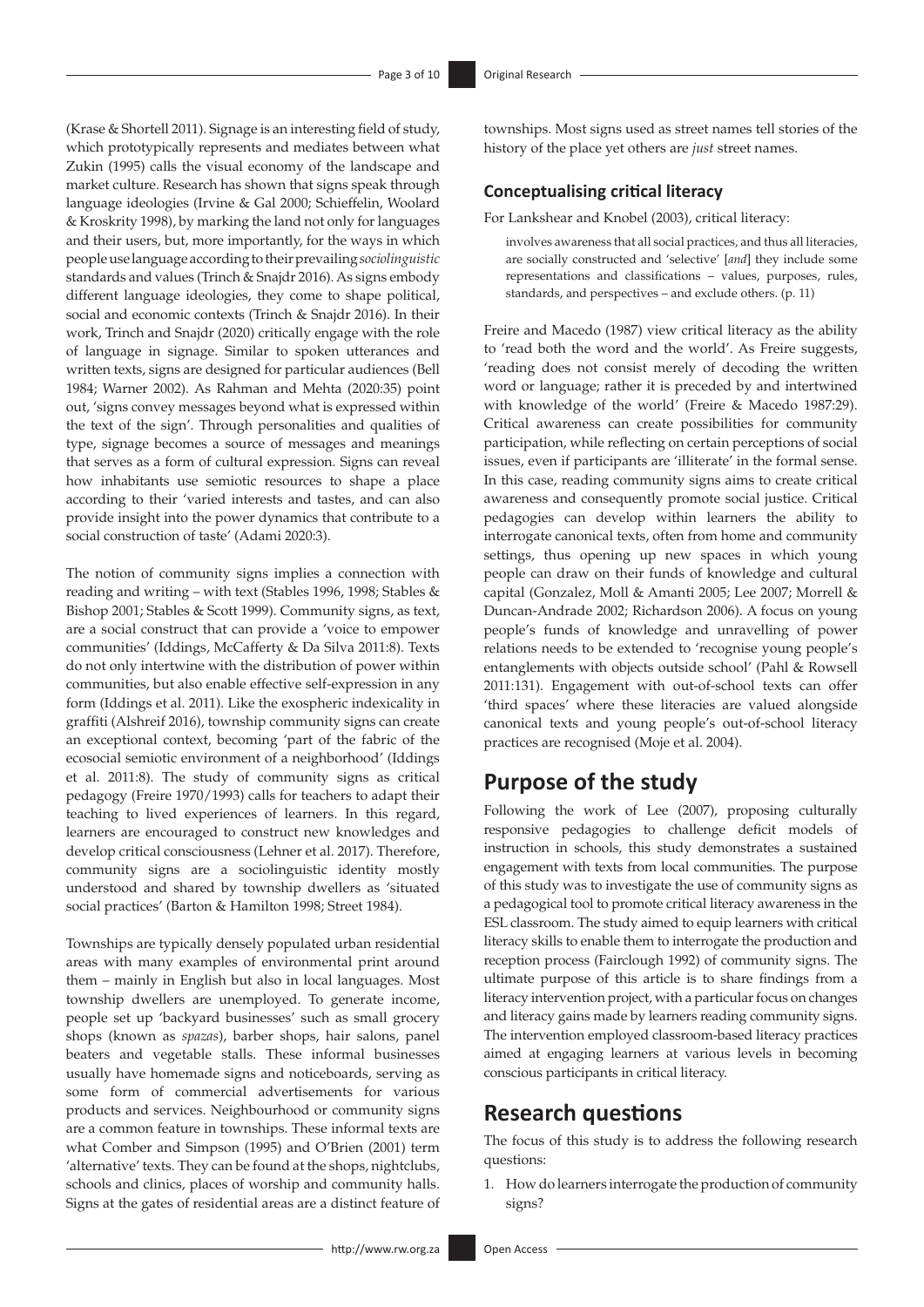2. As readers, how do learners engage critically with the social effects and implications of messages on community signs?

# **Research method and design**

#### **Research context**

This literacy intervention was administered to 20 Grade 12 learners at a township school. Their ages ranged from 17 to 19 years old. This study was conducted at Longview Township,<sup>1</sup> one of the areas designated by the apartheid state for the 'Coloured' community in Gauteng. The township is predominantly Afrikaans speaking though there is a significant presence of indigenous African language speakers. Schools in townships are relatively poorly equipped, compared to those in former white-only suburbs. To counteract this resource deficit, this study demonstrates an innovative approach to teaching using community signs as classroom resources.

### **Data collection**

As 'researchers', the learners gathered community signs from around their township, at the gates of houses, shops, streets and other public spaces. In order to tease out the specifics of production and reception of signs, I divided the class into five groups of four leaners. Each group chose a leader to present findings of their group to the whole class. Each of the 20 learners interviewed two people from their community to establish their attitudes regarding the production and meaning of signs (reception). They posed the following questions: (1) What do you find interesting about signs found in your township? (2) What disturbs you about them? (3) What social issues do they portray?

#### **Data analysis**

The analytical focus of the signs was on the linguistic features and the meanings people attach to them. The learners analysed the signs by categorising (Dey 1993) them according to purposes they serve and how they are interpreted. The categorisation process served to assist learners to organise data, develop a general understanding of what is going on, and generate themes and theoretical concepts (Maxwell 2008). In their analysis, the learners initially identified several categories such as vulgar, swearing, educational, goods and services, gangsters, violence, HIV/AIDS awareness, dogs, crime and domestic signs. With my mediation, the learners repeated the categorisation process and narrowed the data to three broad categories: crime and security, information, and sexist or vulgar. These distinct categories formed themes of discussion for this study (King 1998; Smith 1995). As active participants in the study, each of the 20 learners analysed one sign from each of the three categories. They brought their analysis to their group discussion. The goal of the group discussion was to elicit individual responses and points of view. The following analysis and interpretation constitute group and individual responses.

1.Not the township's real name.

# **Data presentation, analysis and interpretation**

In their reading and analysis, the learners answered the two research questions as they interrogated the production and reception factors of community signs. As readers, the learners engaged critically with the social effects and implications of messages on the community signs. The presentation and discussion of results in this section is in two parts: learners' own analysis and residents' analysis. Only pertinent responses were chosen for this article because others were repetitive. Based on the purpose the signs served, the learners categorised the signs into three main categories as illustrated in Table 1.

### **Learners' own analysis**

The categorisation of signs (Table 1) was the first attempt by learners at being critical readers. As the table shows, three broad themes emerged in the learners' responses to signs found around their township. The learners' responses give insight into their own 'processes' of reception and processes of production of the signs. The signs project the identities of authors and intended addressee (Adami 2015). Critical analysis of signs is informed by social factors and personal experiences of readers.

#### **Crime and security**

Data shows that most signs found in Longview Township denote crime and security. Such signs portray Longview as

| No.          | <b>Crime and security</b>                                                    | <b>Information signs</b>                                                        | Sexist and vulgar                                |
|--------------|------------------------------------------------------------------------------|---------------------------------------------------------------------------------|--------------------------------------------------|
| $\mathbf{1}$ | West side                                                                    | Save water drink beer                                                           | I don't bite beautiful<br>women                  |
| 2            | Mafia City                                                                   | Prevent AIDS - use a<br>condom                                                  | Only sexy girls may<br>enter                     |
| 3            | Gangsters' paradise                                                          | Drink responsibly                                                               | I just want beautiful<br>ladies                  |
| 4            | Ninja town                                                                   | No alcohol sold to<br>persons under 18                                          | Ugly girls don't enter<br>the gate               |
| 5            | If you get into my house<br>with a bad attitude you will<br>meet mine        | Cut for the girls and grill I don't have a wife, feel<br>for the fucking ninjas | free to come in                                  |
| 6            | You enter you die                                                            | Club 9-2-5                                                                      | <b>Black bitches</b>                             |
| 7            | They won't mind eating you No dumping                                        |                                                                                 | Vagina sweet                                     |
| 8            | Enter at your own risk                                                       | Viagra skhokho                                                                  | Leave your panties at<br>the gate                |
| 9            | Beware of the dog                                                            | Danger, gevaar, ingozi                                                          | Blood in blood out                               |
| 10           | Basop lo inja                                                                | Electrical fence and gate White niggaz                                          |                                                  |
| 11           | Tshaba nja                                                                   | Basop lo inja                                                                   | Niggaz don't cry                                 |
| 12           | Pass op vir die hond                                                         | The morning after the<br>night before                                           | Fuck the Longview<br>bitches                     |
| 13           | Beware of the gun                                                            | <b>Blue Magic</b>                                                               | <b>Fuck Longview virgins</b>                     |
| 14           | Enter at own risk - killer<br>dogs                                           | Don't talk to me talk to Black ass<br>my lawyer                                 |                                                  |
| 15           | I can make it to the gate in<br>5 s, can you?                                | Don't ask for credit, I'm When I die bury me<br>also looking for him            | upside down so that the<br>world can kiss my ass |
| 16           | I don't forget to bite people No credit till 30 February White trash         |                                                                                 |                                                  |
| 17           | I eat human meat only                                                        | Mr Credit died yesterday Fuck ANC                                               |                                                  |
| 18           | Dogs! You enter at your own Mr Credit was killed by Hloma nge condom<br>risk | My Cash                                                                         |                                                  |
| 19           | You don't close the gate you Crazy store<br>will deal with the owner         |                                                                                 | Son of a bitch                                   |
| 20           | You mess with my dogs you Airtime sold here<br>will deal with me             |                                                                                 | Jou ma se poes                                   |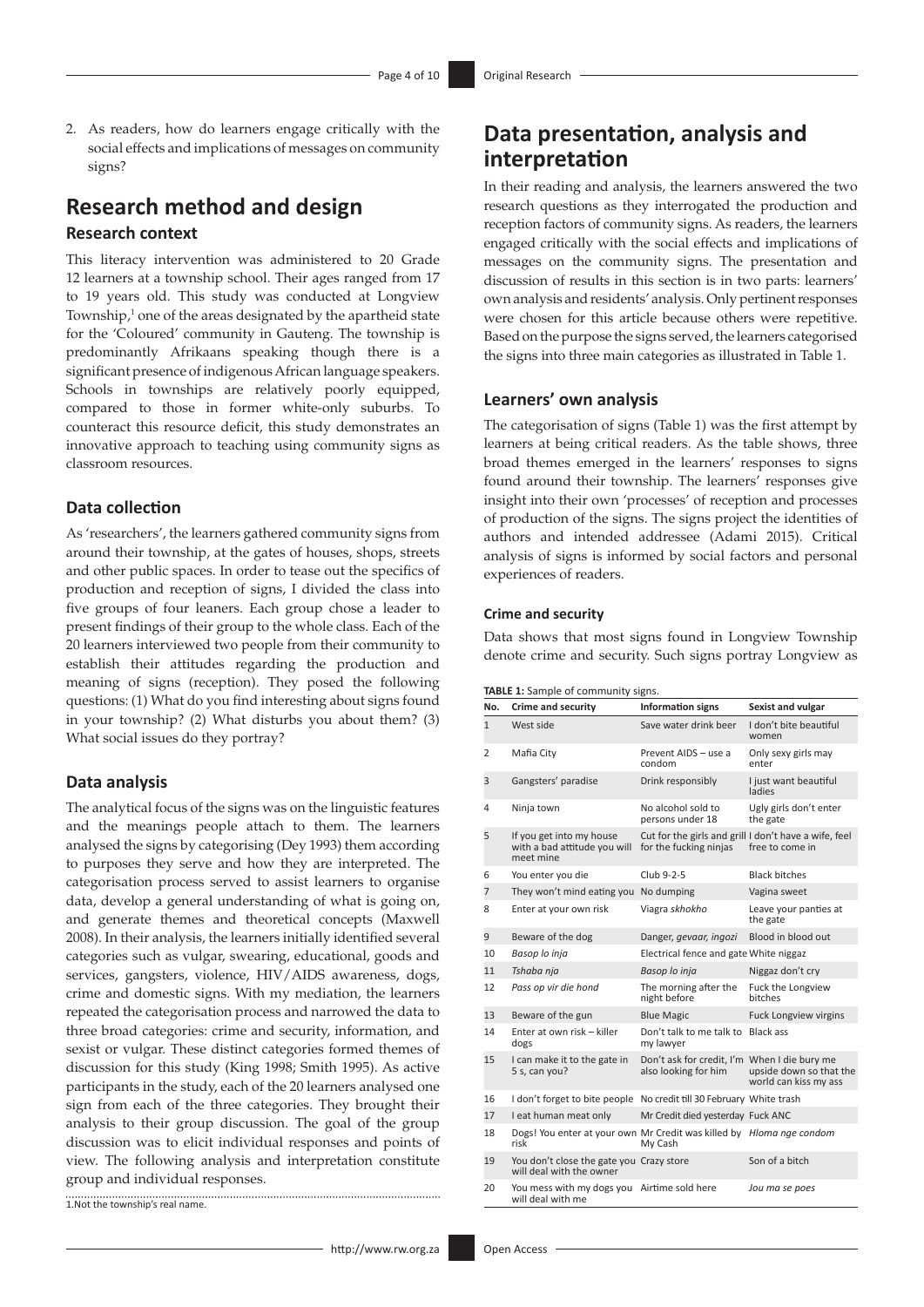highly dangerous and unsafe to live in. That can be noted on signs such as, '*Gangsters' Paradise*', '*Mafia country, you enter you die*' and '*West side, don't enter*'. The language on the sings was said to be used by *tsotsis* and gangsters to mark their territory. As one girl revealed, 'The west part of Longview is a no-go area for ordinary people. *Tsotsis* rape, rob and kill people'. Another learner indicated that the sign '*Wild, wild Longview*' derives from '*Wild, wild west*', a concept associated with lawlessness. As Stewart (1982) reminds us, names on the land are determined by culture and customs. Therefore, learners strongly felt that signs in their community draw on negative popular culture and gangster practices depicted in American media: 'American media has a negative influence on us. Killing, just like people just having sex is common in most American media. It's disgusting'. The learners perceive western media as glorifying gangsterism and casual sex.

Gangsterism and other crimes were seen as a serious concern in Longview Township. The seriousness with which residents reacted to the high level of crime is portrayed on the sign with a stark warning: '*Trespassers will be shot and survivors will be shot again*'; as one learner suggested: 'People don't want to take chances with criminals but to ensure that they are *real* dead' [emphasis my own]. Vigilantism and killing of suspected criminals is prevalent among township communities that have lost trust in law enforcement and policing as one learner noted: 'Longview gangsters are free to do what they want. The police fear them'. It is interesting to note that the words 'gangster' and 'gang' feature prominently in the participants' responses. This finding suggests that gangsterism is a major social problem in Longview, like other townships in South Africa. For example, in Coloured communities of Cape Town, gangs are reported to dominate social and economic life for the working class (Jacobs 2019). News reports and documentaries broadcast around the world depict the reign of terror that violent gangs exercise in townships (Jacobs 2019). The learners described the frequency of gang-related killings in the townships as 'daily bread'. Although dated, Kinnes (1995) reported that most attempted murder incidents in Western Cape townships were gang related, which is a common occurrence in present-day townships. Closely related to signs denoting crime is the presence of dog-warning signs. Data shows that the 'dogs and security' category has the highest number of entries (49 out of 87), which suggests serious security concerns in Longview Township. However, crime is a national concern as the 2018 Global Peace Index ranked South Africa as one of the most violent countries in the world, ranked 38 out of 163 countries (RSA 2020). Depicting townships as violent (Jensen 2001; Lindegaard & Hendriksen 2005) is not a general characteristic (Maringira & Gibson 2019) because as insiders themselves (Kinnes 1995; Maringira & Gibson 2019) township dwellers typically stereotype townships as violent and risky. Responses to signs denoting violence were constructed around victim discourse, which is a common narrative in townships. Victim discourse depicts gangsters as the other, which is portrayed as the perpetrator. The otherness depicts power relations between the victim and the perpetrator. This relational identity of residents pitted against gangsters centres on power relations.

#### **Sexist and vulgar**

In this category, the learners described profanity on the signs as typifying graffiti. The learners reported that signs frequently contain sexist slurs to describe women. They found sexually explicit language directed at women to be disturbing, as illustrated in signs such as '*Fuck Longview bitches*', '*Son of a bitch*' and '*Jou ma se poes*' [your mother's private parts]. The learners described such lewd language as degrading women. When commenting on the signs '*I don't have a wife, feel free to come in*' and '*Leave your panties at the gate*', one girl noted with disgust: 'They are written by sick men who think that women are their sex toys'. This comment suggests resistance to objectification and positioning of women as tools for sexual gratification. The learners were very critical of the profanity on the signs, which they considered a bad influence because they 'teach children to swear too much. They sing it [*vulgarity*] like an anthem'. By using the analogy of the national anthem, the learners view vulgar language as a common feature in their community's speech pattern. They interestingly suggested that the sign '*Fuck the Longview virgins*' emanates from a common myth in some African communities that 'sex with a virgin cures AIDS'. They also suggested that the obscene message '*Fuck ANC*' was directed at the ruling African National Congress party because 'people are angry about empty promises that ANC makes'. The learners concluded that obscene signs with sexist connotations were mostly 'directed at girls and women who men call bitches always'. The construction of community signs has an element of power dynamics, suggesting male dominance. Although the study was conducted before the gender-based violence (GBV) narrative gained much traction, the learners demonstrated a deep understanding of violence against women. This is summed in one group's comment: 'The writers of these messages are sick men who enjoy abusing girls and women'. In this era of widespread sexual violence, studies of power and masculinity seek to understand the processes through which these signs are culturally produced and reproduced (Larkan & Van Wyk 2014). Gender relations depict masculinity and the process through which women are constructed as gendered beings (Gibson & Hardon 2005; Hearn 2004). While much literature has pointed to conflicting aspects of masculine hegemony (Shefer et al. 2005; Spronk 2005), male learners in this study are found to behave contrary to gendered stereotypes depicted in the community signs and as such could be seen as examples of 'positive masculinity' (Shefer et al. 2005).

#### **Informative signs**

In their analysis of signs in this category, the learners identified ideologies underlining their production and reflected critical understanding of their meaning. However, street names that the learners collected were deliberately excluded from this article to protect the identity of the research site. Only selected signs found to be interesting are presented in this section. These are signs such as '*Danger, gevaar, ingozi*', found on an electricity meter box, which the learners found useful so that 'children won't play with electricity'. For example, when commenting on the sign '*Save*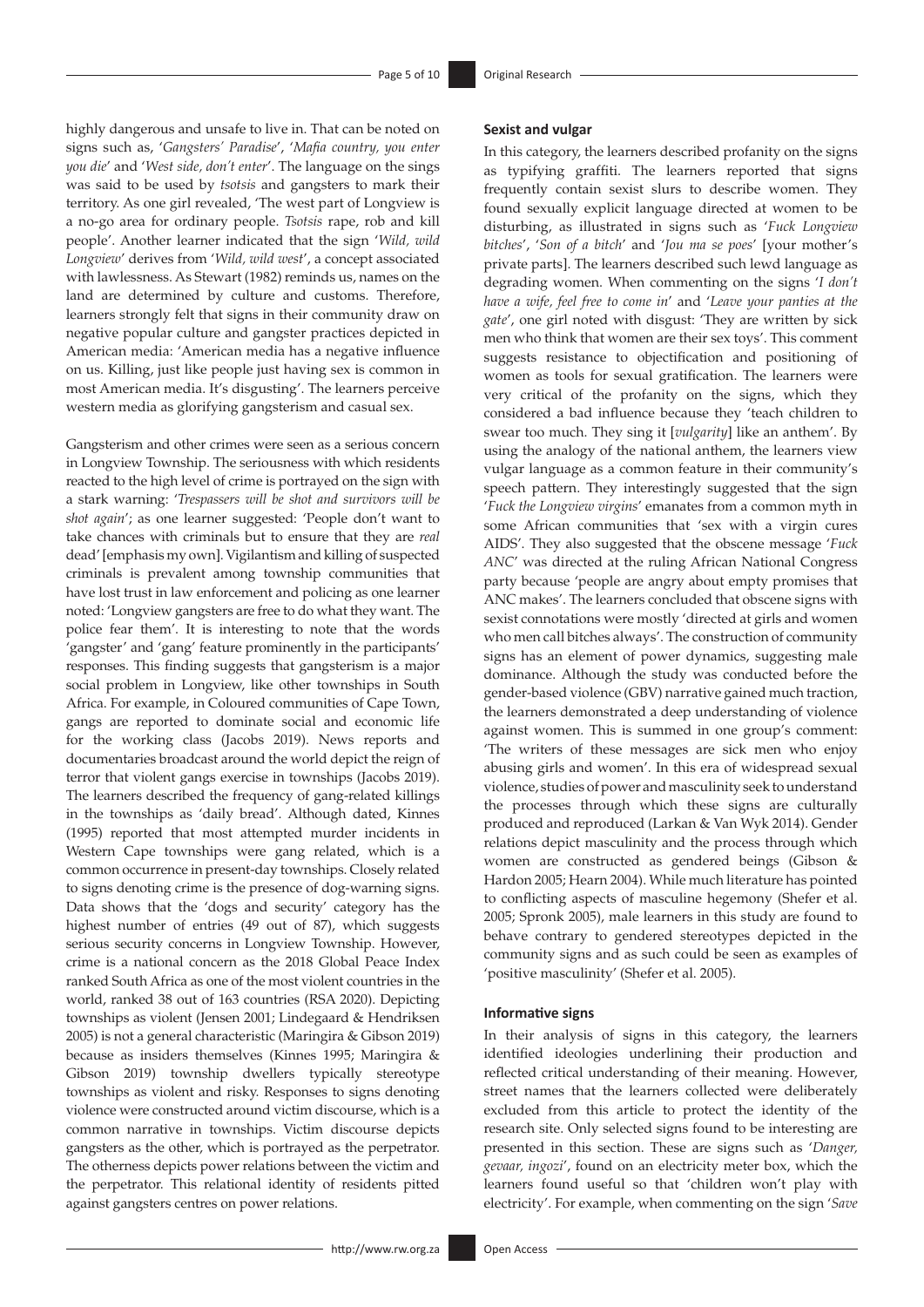*water drink beer*', one learner critically noted, 'I don't find this funny. It promotes alcoholism, which is a big problem in our community. And how alcoholics try to justify their habit'. The learners were critical of the alternative behaviour (Geller, Witmer & Tuso 1977) that the sign proposed as relatively inconvenient (Crump, Crossman & Nunes 1977). In contrast, the sign '*No alcohol sold to persons under 18*', found at a nightclub, was identified as 'trying to discourage us to drink'. In spite of the warning against selling beer to persons under 18, the learners revealed that in 'Longview most youngsters drink and buy beer from shops displaying this signs'. Reacting to the sign '*Club 925*', outside a nightclub, learners noted: 'This sign must read nine-to-five. It is written in SMS [*short message service*] language', which means the club is open from 9 pm until 5 am. In their analysis of another nightclub's name *Blue Magic*, the learners described it as an epitome of evil; as one learner put it 'There is nothing magical about the place. It's as dirty as Sodom and Gomorrah'. The use of biblical analogy emphasises the 'un-holiness' with which the club is perceived. The learners revealed that the club is popularly known as 'Blue movie', which depicts explicit sexual activity said to be a common occurrence at the club with 'strippers, drugs and people having sex'. Because of the perceived moral decadence in their community, the learners found useful messages in signs calling for safer safe, such as '*Safe sex saves lives*', found at a street corner. They said it is 'a useful message to us young people to practise safe sex always'. A related sign, '*Wise people condomise*', on the wall of a stadium, elicited the response: 'All the clever boys and girls use condoms every time they have sex with many partners'. This comment demonstrates the prevalence of casual sex among teenagers in this community. Another sign, '*Fools love flesh on flesh*', on the wall of a local stadium, produced the reaction: 'Everyone knows about Aids and only fools have sex without a condom'. The learners' comments regarding sex demonstrate their understanding of the spread of HIV and responsible sexual behaviour. The learners identified humour in a sign found at a public toilet: '*Gentlemen, your aim is important. Ladies, remain seated for the entire performance*'. They described the sign as a clever portrayal of how men and women relieve themselves, whose purpose is to warn people not to mess the toilet when drunk. Learners were fascinated by the imagery of theatre, '*remain seated for the entire performance*', which they described as enhancing meaning. One learner made an interesting observation: 'I think the sign was constructed by an irate toilet cleaner who was *gatvol*'. *Gatvol* is an Afrikaans expression meaning being 'fed up', which is commonly used in this predominantly Afrikaansspeaking community. In this analysis the learners demonstrate an ability to use an ensemble of modes for making meaning as a whole (Kress 2010). They found ambiguity in the sign '*Your hair cut while you wait*' humorous, as one learner jokingly remarked: 'Does it mean that at other saloons you leave your head and collect it afterwards?' Learners made interesting findings about signs found at *spazas*. Spazas are informal convenience grocery stores often operating from some residents' houses. Their close proximity to customers' homes makes them the bloodline of township life. Signs at spaza shops were found to be sending humorous messages: '*No credit till 30 February*', '*Don't ask for credit, I'm also looking for one*', '*Mr Credit died yesterday*', and '*Mr Credit was killed by My Cash*'. To summarise the aim of these signs, the learners noted: 'He is trying to tell us that he does not sell for credit. He is right coz many Longview people can't pay because they don't work and some are crooks'.

Despite the inherent negativity in most signs, the learners found some signs bearing positive messages, which 'tell us where we are coming from' and portray 'Longview culture'. Importantly, these observations draw on semiotics in that signs are perceived as embedded within a community (Scollon & Scollon 2003). As Rowsell and Pahl (2007) point out, when this material culture is brought into classrooms and conceptualised as 'funds of knowledge' (Gonzalez et al. 2005), it supports literacy development. The learners identified 69 signs with positive messages, which suggests that the Longview community is concerned about addressing social problems such as preventing the spreading of HIV and AIDS. Although the learners perceived the sign '*hloma nge condom*' [insert with a condom] as obscene, they found the message appropriate in prompting behavioural change and promoting safer sex practices. The learners suggested that displaying the sign at a nightclub was appropriate because most drunk people were likely to engage in unprotected sex there. According to Geller, Winett and Everett (1982), signs displayed in close proximity to the point of action of particular behaviour are more effective because they specifically state the desired behaviour or describe alternative behaviours.

As data shows, themes emerging from the categorisation depict the learners' understanding of the purpose served by signs (reception) (Fairclough 1992). As Lankshear and Knobel (2003:10) remind us, 'the *critical* dimension involves awareness that all social practices, and thus all literacies, are socially constructed'. Thus, the learners' conception of how the signs are produced is informed by different township discourses such as crime and sexism. According to Gee (2014), discourse gives us multiple identities such as victimperpetrator discourse depicted in this study.

### **Residents' analysis of the signs**

To inform the learners' understanding of the production and reception of the signs, they posed three questions in their interviews with selected residents of their township. Interviews with residents were an attempt to extract different opinions and understanding of the signs. The residents' responses presented in this section were guided by the questions posed to them.

#### **Question 1: What do you find interesting about signs found in your township?**

According to some residents, signs just 'give directions'. An interesting response was: 'Signs are Longview culture'. This view is consistent with the social semiotic approach to representation and communication, which sees all modes as meaning-making systems integrally connected with social and cultural systems (Kress 2003). When asked what 'Longview culture' is, the learners made several interesting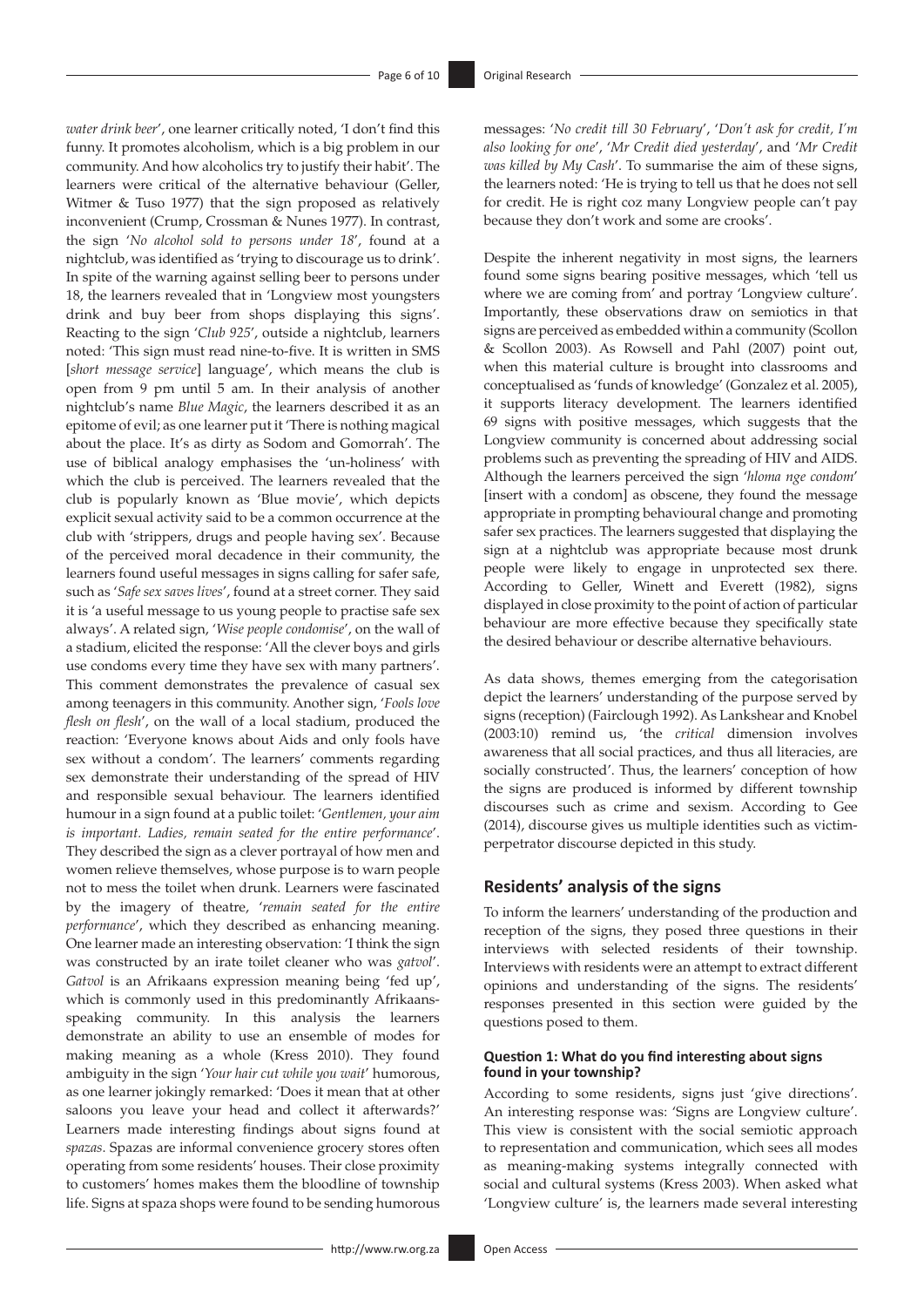suggestions. Some suggested that it had to do with language. Most suggestions hovered on the perceived culture of violence. An interesting suggestion was: 'It means the way we do things here'. Although this view seemed vague, it was thought-provoking and suggestive of the uniqueness of Longview. Although signs may be 'a window into the visual identity of the neighborhood' (Rahman & Mehta 2020:35), they may be 'culture' sensitive and likely to be better understood by insiders. For example, the signs '*Cut for the girls and grill for the boys*' and '*Cut for the girls and grill for the fucking ninjas*' could be understood within Longview context. According to the learners, 'cut' refers to a piece of meat, which is associated with South African *braai* (barbeque) culture. Accordingly, Van Leeuwen (2005) notes that 'semiotic resources' include semiotic modes such as language and everyday objects that carry cultural value and significance. In this approach, people express meaning through their selection of the semiotic resources that are available to them at a particular moment (Moro, Mortimer & Tiberghien 2019). Some responses in the study suggest that residents found the signs beneficial – 'They teach us young people to behave' – and offering valuable life lessons – 'I love the positive message like to condomise. Young people like us must protect ourselves from AIDS'. Some respondents found some signs useful in promoting literacy: 'Children learn to read'; as one respondent attested, 'I can understand them because they are written in Afrikaans and English'. The signs were perceived as valuable sources of information: 'We can see the prices at a spaza shop and buy happy'.

#### **Question 2: What disturbs you about them?**

In their response to the above question, the residents expressed concern that 'Some signs give us a bad name' and 'They make our township dirty'. Similar to learners, the residents maintained that most signs depicted violence. Some of the prominent responses were 'They encourage people to kill others', 'Encourage us to be gangsters', 'They are written by gangsters', and 'Gangsters write to frighten us'. Of interest is one resident's view that 'Gangsters rule Longview' and even mark their territory. Similar to the learners' responses, the word 'gangster' also features prominently in the residents' responses. Associated with this perception is the element of social positioning. The rhetoric in Longview is detaching gangsters from the rest of the 'law-abiding' community. Close attention is paid to language use as one respondent noted that signs contain 'strong language and hate speech' and others identified gender disparity: 'Women are still discriminated', 'Men insult women'. One respondent was apprehensive that 'The signs teach our children bad manners', which underlines the key role of language as a tool for socialisation. Some respondents dismissed the signs as insignificant and useless 'graffiti'. Interestingly, the study established that some of the people in this community were unable to navigate the meaning of the signs because they could not read; as one resident noted, 'How will my grandmother get the message? She can't read'. Findings from my study show dominant English use in the signs, although Longview is a predominantly Afrikaans-speaking community,

#### **Question 3: What social issues are the signs portraying?**

In response to the above question, one resident noted: 'They teach the rules of our township'. Ambiguity in this response suggested an unfixed signifier with possibilities for multiple meanings. The response sparked an interesting debate during class discussion as learners speculated about which rules the respondent was referring to. Most speculations centred on gangs warning people. Interestingly, the residents expressed sentiments similar to those of learners when commenting on crime: 'Gangsters rule Longview', 'No one is safe', 'Longview problems of crime and drugs' and 'They talk about crime in our township'. Although the residents' analysis does not focus on particular signs, their responses suggest an understanding of issues they portray, linked to the sociolinguistic context of their community.

### **Discussion**

Data shows that most signs identified by the learners are witty or erudite and even cheeky (Trinch & Snajdr 2016). Most signs are two-word or three-word texts, constructed on the principle of what Scollon and Scollon (2003:113) term 'low semiotic intrusion'. They mark the township with 'semiotic simplicity and textual brevity' (Trinch & Snajdr 2016:73). In this study the analysis of signs is confined to textual and linguistic features, excluding the multimodal nature of iconic signs, which could have provided a different angle of analysis. Multimodality (Kress 1997) as a framework for literacy enables the understanding that meaning can be expressed in different modes.

While trying to understand available meanings of community signs, the learners challenged their linguistic and literary prescriptivism. Such criticality enabled them to challenge the common narratives and beliefs inhabited in their community. As literate young people, the learners had no trouble reading and interpreting the meaning of the community signs. However, they found written signs exclusionary and inaccessible to a certain portion of their community that is unable to read English or cannot read at all. In contrast, an interesting observation emerging from the study is that 'everyone' in Longview knows street names: 'Though some of our parents can't read, they know the street names, even those in English'. As Trinch and Snajdr (2016) observe, people do not talk much about signs per se but often discuss and recount their experiences depicted in the signs.

As a 'window to the community', the signs in this study reflect the multilingual composition of Longview. They demonstrate the students' ability to work between different languages through a wide range of lexical and syntactical options (Cimasko & Shin 2017), which is a common feature in South African texts. Languages other than English, which frequently appear on some community signs, are usually translated into English. For example, '*Basop, beware*' is a mixture of Afrikaans and English, and '*Danger, gevaar, ingozi*' mixes English, Afrikaans and isiZulu*.* Research has found that texts in multiple languages are better understood within their multilingual contexts (Janks 2019). As Janks (2019)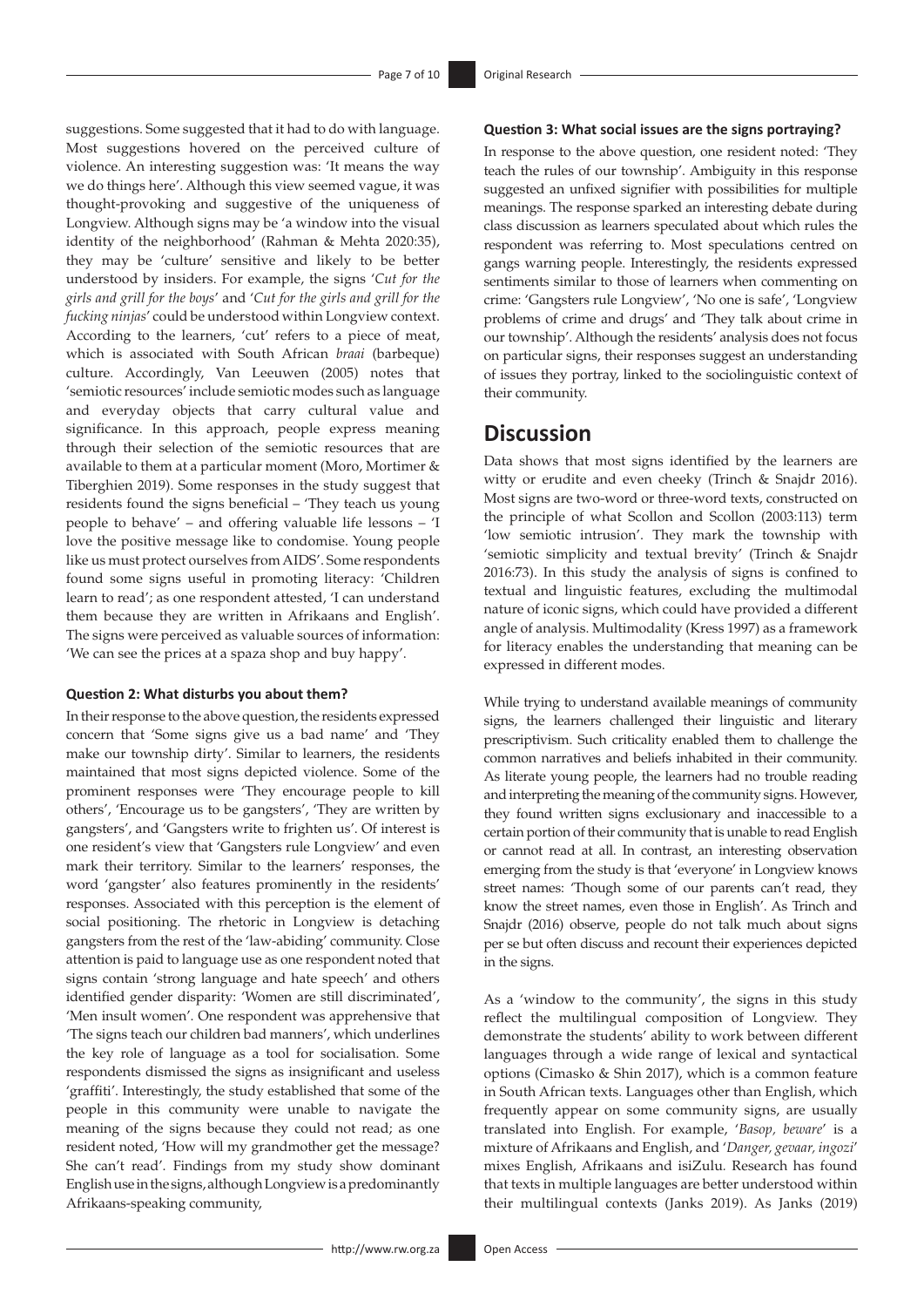points out, multilingual texts consisting of English, *tsotsitaal* (slang) and Afrikaans would be incomprehensible outside of South Africa. For example, *Basop lo inja* is *fanakalo*, a pidgin mainly used in the mines of South Africa and neighbouring countries. It is primarily based on isiZulu, mixed with English and a little Afrikaans (Hurst 2018). The learners also identified derogatory ethnic terms such as *darkies*, *koolies*, *boesman*, which were written on public walls. These terms derogatorily refer to Black, Indian and Coloured people. The presence of such terms may signify ethnic intolerance, which the participants disputed. They revealed that in their community there is no malice associated with the terms because they are usually meant to tease each other. The witty acceptance of such terms suggests an accepting and peaceful coexistence of diverse ethno-linguistic groups depicting a blurred line of racial 'otherness in this community' (Smith & Eisenstein 2013:1). These literal and sincere multicultural identity references comply with Smith and Eisenstein's (2013) finding that residents living in a multi-ethnic neighbourhood use explicit ethnonyms to refer to one another.

# **Conclusion and recommendations**

In conclusion, the intervention project set out to discover how community signs could be used as a pedagogical tool for teaching learners to be critical readers. It also evaluated to what extent the learners were becoming critical readers. The project showed the tremendous impact that critical reading can have on learners' thinking. For example, the nature of the learners' responses suggests the beginning of a questioning attitude deriving from their awareness that language can be used to influence and manipulate people. The learners displayed a massive change in attitude by becoming affectively engaged with social issues in their community, in particular, and broader South Africa by developing skills to resist unjust discourses portrayed in the signs. The criticality with which the learners questioned the purpose that the signs serve suggests that they were developing critical reading skills for different purposes. This is the central goal of critical discourse analysis – trying to understand how a particular person or a group of people filter words, phrases, sentences, and images they encounter in any given text to construe the unique meaning of that text or interaction.

As critical readers, the learners were able to 'read between the signs' from around their township, an environment familiar to them. There is evidence that the learners were developing critical reading as they interrogated interplay between the construction and reception of the signs. They learnt not to accept 'obvious' statements in signs, while taking an assertive stand against the text's assumptions (Freebody 1992). Most importantly, the learners were able to recognise their potential to become agents of change who can take action against social injustice.

The intervention project created a learning space for reflective critical thought about language and society as

learners were reading and analysing the signs. This is consistent with a strong assertion that critical literacy awareness can be achieved with texts drawn from familiar contexts. Context is part of meaning that is communicated when reading texts. Reading that is done within a *context* 'conditions a reader's expectations and makes interpretations appear possible' (Janks 2010). It is recommended that teachers should be aware of the possibility of obliterating overt critical issues when familiar texts are presented for critical reading. As insiders, learners are likely to ignore or overlook what may seem 'common' to them, which outsiders may view from a different critical perspective. This is what (Gee 2014:89) describes as the 'figured worlds […] that captures what is taken to be typical or normal [*which*] varies by context and by people's social and cultural group'. Different reading positions can be obtained from readers outside a particular context. As texts, community signs are socially constructed and located within a context that readers are likely to understand although they may not fully agree with their depiction. When using texts drawn on a familiar environment, teachers should recognise how learners relate to cultures, languages and social habits in the local literacies depicted in texts.

### **Acknowledgements**

The author acknowledges the contributions of all the participants in the study.

### **Competing interests**

The author declares that they have no financial or personal relationships that may have inappropriately influenced them in writing this article.

#### **Author's contributions**

R.S. is the sole author of this article.

### **Ethical considerations**

Ethical clearance certificate number H21/07/26 granted by the University of the Witwatersrand.

#### **Funding information**

This research received no specific grant from any funding agency in the public, commercial or not-for-profit sectors.

#### **Data availability**

Data sharing is not applicable to this article as no new data were created or analysed in this study.

#### **Disclaimer**

The views expressed in this article are those of the author and do not necessarily reflect the official policy or position of any affiliated agency of the author.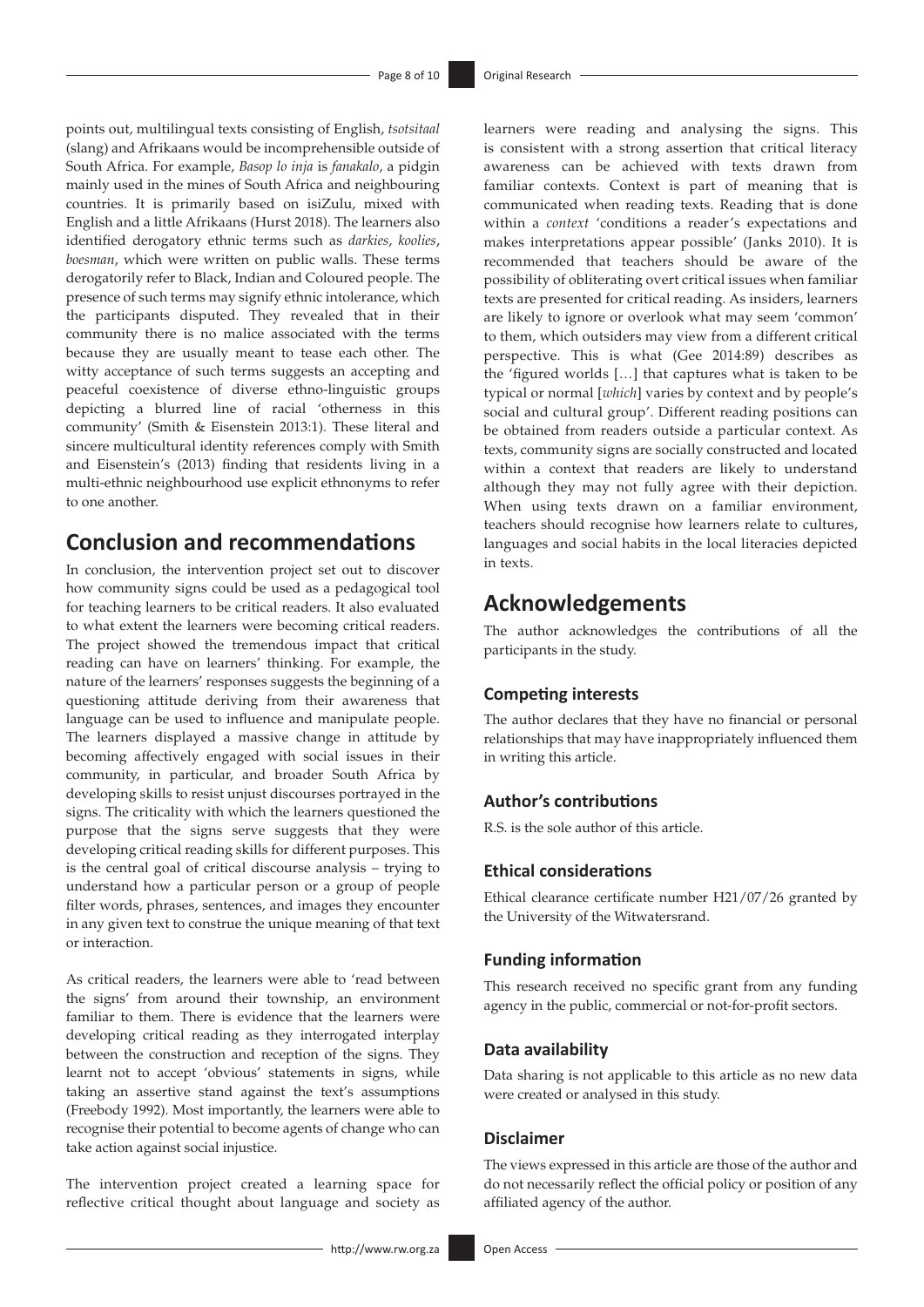# **References**

- Adami, E., 2015, 'Aesthetics and identity in digital texts beyond writing: A social semiotic multimodal framework', in A. Archer & E. Breuer (eds.), *Multimodality in writing:*
- The state of the art in theory, methodology and pedagogy, pp. 43–62, Brill, Leiden.<br>Adami, E., 2020, 'Shaping public spaces from below: The vernacular semiotics of<br>Leeds Kirkgate Market', Social Semiotics 30(1), 89–113. ht [10350330.2018.1531515](https://doi.org/10.1080/10350330.2018.1531515)
- Aiello, G., 2011, 'From wound to enclave: The visual-material performance of urban renewal in Bologna's Manifattura delle Arti', *Western Journal of Communication*  74, 341–366.<https://doi.org/10.1080/10570314.2011.586971>
- Alshreif, N.F., 2016, 'Multimodal writing: The case of graffiti', *Arab World English Journal* 7(4), 453–466. <https://doi.org/10.24093/awej/vol7no4.28>
- Barton, D. & Hamilton, M., 1998, *Local literacies: Reading and writing in one community*, Routledge, London.
- Bell, A., 1984, 'Language style as audience design', *Language in Society* 13(2), 145–204. <https://doi.org/10.1017/S004740450001037X>
- Cimasko, T. & Shin, D., 2017, 'Multimodal resemiotization and authorial agency in an L2 writing classroom', *Written Communication* 34(4), 387–413. [https://doi.](https://doi.org/10.1177/0741088317727246) [org/10.1177/0741088317727246](https://doi.org/10.1177/0741088317727246)
- Comber, B. & Simpson, A., 1995, *Reading cereal boxes: Analysing everyday texts in texts: The heart of the English curriculum*, boardsheet No 14, Department for Education and Children's Services, Adelaide.
- Comber, B., 2003, 'Critical literacy: What does it look like in the early years?', in N. Hall, J. Larson & J. Marsh (eds.), *Handbook of early childhood literacy*, pp. 355–368, SAGE, London.
- Comber, B., 2013, 'Schools as meeting places: Critical and inclusive literacies in changing local environments', *Language Arts* 90(5), 361–337[.https://doi.](https://doi.org/10.1080/1750848100) [org/10.1080/1750848100](https://doi.org/10.1080/1750848100)
- Comber, B., 2016, *Literacy, place, and pedagogies of possibility*, Routledge, New York, NY.
- Coulmas, F., 2008, 'The seed of the public sphere', in E. Shohamy & D. Gorter (eds.), *Linguistic landscape: Expanding the scenery*, pp. 13–24, Routledge, London.
- Crump, S.L., Crossman, E.K. & Nunes, D.L., 1977, 'The effects of litter on littering behavior in a forest environment', *Environment & Behavior* 9(1), 137. [https://doi.](https://doi.org/10.1177/001391657791009) [org/10.1177/001391657791009](https://doi.org/10.1177/001391657791009)
- De Saussure, F., 1959, *Course in general linguistics*, transl. W. Baskin, Philosophy Library, New York, NY.
- Department of Basic Education, 2011, Curriculum and Assessment Policy Statement (CAPS), Department of Education, Pretoria.
- Dey, I., 1993, *Qualitative data analysis: A user-friendly guide for social scientists*, Routledge, London.
- Fairclough, N., 1992, *Discourse and social change,* Polity Press, Cambridge.
- Freebody, P., 1992, 'A socio-cultural approach: Resourcing four roles as a literacy learner', in A. Watson & A. Badenhop (eds.), *Prevention of reading failure*, pp. 48–60, Ashton-Scholastic, Sydney.
- Freire, P. & Macedo, D., 1987, *Literacy: Reading the word & the world*, Bergin & Garvey Publishers, South Hadley, MA.
- Freire, P., 1970/1993, *Pedagogy of the oppressed*, Penguin Books, London.
- Freire, P., 1972, *Pedagogy of the oppressed*, Penguin, Harmondsworth.
- Freire, P., 1998, *Pedagogy of freedom: Ethics, democracy, and civic courage*, Rowman & Littlefield Publishers, Lanham, MD.
- Gee, J.P., 2014, *An introduction to discourse analysis: Theory and method*, 4th edn., Routledge, Taylor and Francis Group, New York.
- Geller, E.S., Winett, R.A. & Everett, P.B., 1982, *Preserving the environment: New strategies for behavior change*, Pergamon Press, Elmsford, NY.
- Geller, E.S., Witmer, J.F. Tuso, M.A., 1977, 'Environmental interventions for litter control', *Journal of Applied Psychology* 62(3), 344–351. [https://doi.org/10.1037/](https://doi.org/10.1037/0021-9010.62.3.344)<br>[0021-9010.62.3.344](https://doi.org/10.1037/0021-9010.62.3.344)
- Gendelman, I. & Aiello, G., 2011, 'Faces of places: Facades as global communication in post-Eastern Bloc urban renewal', in A. Jaworski & C. Thurlow (eds.), Semiotic landscapes: Language, image, space, pp. 256–273, Bloomsb **Londor**
- Gibson, D. & Hardon, A. (eds.), 2005, *Masculinity, violence and AIDS: Issues related to health,* Het Spinhuis, Amsterdam.
- Gonzalez, N., Moll, L. & Amanti, C., 2005, *Funds of knowledge: Theorizing practices in households, communities and classrooms*, Lawrence Erlbaum Ass, Rahway, NJ.
- Gorter, D. (ed.), 2006, *Linguistic landscape*, Multilingual Matters, Clevedon.
- Gregory, A.E. & Cahill, M.A., 2009, 'Constructing critical literacy: Self-reflexive ways for curriculum and pedagogy', *Critical Literacy: Theories and Practices* 3(2), 6–16.
- Hassett, D., 2008, 'Teacher flexibility and judgment: A multidynamic literacy theory *Journal of Early Childhood Literacy* 8(3), 295–327. [https://doi.org/10.1177/](https://doi.org/10.1177/1468798408096479) [1468798408096479](https://doi.org/10.1177/1468798408096479)
- Hearn, J., 2004, 'From hegemonic masculinity to the hegemony of men', *Feminist Theory* 5(1), 49–72. <https://doi.org/10.1177/1464700104040813>
- Honnen, T.J. & Kleinke, C.L., 1990, 'Prompting bar patrons with signs to take free condoms', *Journal of Applied Behavior Analysis* 23(2), 215–217. [https://doi.](https://doi.org/10.1901/jaba.1990.23-215) [org/10.1901/jaba.1990.23-215](https://doi.org/10.1901/jaba.1990.23-215)
- Hurst, E., 2018, *The social and political history of Southern Africa's languages*, Palgrave Macmillan, London.
- Huybers, S., Van Houten, R. & Malenfant, J.E.L., 2004, 'Reducing conflicts between<br>motor vehicles and pedestrians: The separate and combined effects of pavement<br>markings and a sign prompt', Journal of Applied Behavior Anal
- Iddings, A.C.D., McCafferty, S.G. & da Silva, M.L.T., 2011, 'Conscientização through graffiti literacies in the streets of a São Paulo neighborhood: An ecosocial semiotic perspective', *Reading Research Quarterly* 46(1), 5–21. [https://doi.org/10.1598/](https://doi.org/10.1598/RRQ.46.1.1) [RRQ.46.1.1](https://doi.org/10.1598/RRQ.46.1.1)
- Irvine, J. & Gal, S., 2000. 'Language ideology and linguistic differentiation', in P. Kroskrity (ed.), *Regimes of language*, pp. 35–84, SAR Press, Santa Fe, NM.
- Jacobs, S., 2019, *The coloured gangster*, viewed 17 April 2021, from [https://](https://africasacountry.com/2019/09/john-w-fredericks-1946-2019) [africasacountry.com/2019/09/john-w-fredericks-1946-2019](https://africasacountry.com/2019/09/john-w-fredericks-1946-2019).
- Janks, H., 2010, *Literacy and power*, Routledge, Abingdon.
- Janks, H., 2014a, 'Critical literacy's ongoing importance for education', *Journal of Adult and Adolescent Literacy* 57(5), 349–356.<https://doi.org/10.1002/jaal.260>
- Janks, H., 2014b, 'Globalisation, diversity and education: A South African perspective', *The Educational Forum* 78(1), 8–25.<https://doi.org/10.1080/00131725.2014.850981>
- Janks, H., 2017, 'Critical literacy and the social justice project of education', *English Teaching Practice and Critique* 16(2), 95–99. [https://doi.org/10.1108/ETPC-09-](https://doi.org/10.1108/ETPC-09-2016-0111) [2016-0111](https://doi.org/10.1108/ETPC-09-2016-0111)
- Janks, H., 2018, 'Texts identities ethics: Critical literacy in a post-truth world', *Journal of Adult and Adolescent Literacy* 62(1), 95–99.<https://doi.org/10.1002/jaal.761>
- Janks, H., 2019, 'Critical literacy and the importance of reading with and against a text', *Journal of Adolescent & Adult Literacy* 62(5), 561–564. [https://doi.](https://doi.org/10.1002/jaal.941) [org/10.1002/jaal.941](https://doi.org/10.1002/jaal.941)
- Janks, H., 2020, 'Critical literacy in action: Difference as a force for positive change', *Journal of Adult and Adolescent Literacy* 63(5), 569–572. [https://doi.org/10.1002/](https://doi.org/10.1002/jaal.1035) [jaal.1035](https://doi.org/10.1002/jaal.1035)
- Jensen, S. 2001, 'Claiming community Negotiating crime: State formation, neighbourhood and gangs in a Capetonian township', Unpublished PhD thesis. Roskilde University.
- Jewitt, C., 2006, *Technology, literacy and learning: A multimodal approach*, Routledge, Taylor & Francis Group, London.
- Kinnes, I., 1995, 'Reclaiming the cape flats: A community challenge to crime and gangsterism', *Crime and Conflict* 2, 5–8.
- Kollath-Cattano, C., Osman, A. & Thrasher, J.F., 2017, 'Evaluating the perceived<br>effectiveness of pregnancy-related cigarette package health warning labels among<br>different gender/age groups', *Addictive Behaviors* 66, 33–4
- Krase, J. & Shortell, T., 2011, 'On the spatial semiotics of vernacular landscapes in global cities', *Visual Communication* 10(3), 367–400. [https://doi.](https://doi.org/10.1177/1470357211408821) in global cities', Visual Co.<br>[org/10.1177/1470357211408821](https://doi.org/10.1177/1470357211408821)
- Kress, G., 1997, *Before writing: Rethinking the paths to literacy*, Routledge, London.
- Kress, G., 2003, *Literacy in the new media age*, Routledge, London.
- Kress, G., 2010, *Multimodality: A social semiotic approach to contemporary communication*, Routledge, London.
- Lankshear, C. & Knobel, M., 2003, *New literacies: Changing knowledge and classroom learning*, Open University Press, Maidenhead, Berkshire.
- Larkan, F. & Van Wyk, B., 2014, 'A few good men in a world of gangsters: Discourses of respectability and risk amongst learner teachers in the Western Cape, South Africa', *African Sociological Review* 18(2), 82–94.
- Lee, C., 2007, *Culture, literacy and learning: Taking bloom in the midst of the whirlwind*, Teachers College Press, New York, NY.
- Leeman, J. & Modan, G., 2010, 'Selling the city: Language, ethnicity and commodified space', in E. Shohamy, E. Ben-Rafael & M. Barni (eds.), *Linguistic landscapes in the city*, pp. 182–198, Multilingual Matters, Bristol.
- Lehner, E., Thomas, K., Shaddai, J. & Hernen, T., 2017*, Measuring the effectiveness of critical literacy as an instructional method*, CUNY Academic Works, viewed 03 December 2020, from [https://academicworks.cuny.edu/bx\\_pubs/22](https://academicworks.cuny.edu/bx_pubs/22).
- Lindegaard, M.R. & Hendriksen, A., 2005, 'Strategies of safety. When threats of<br>violence become everyday life', in D. Gibson & A. Hardon (eds.), *Rethinking*<br>masculinities, violence and AIDS, pp. 41–60, Het Spinhuis, Amste
- Lou, J., 2007, 'Revitalizing Chinatown into a heterotopia: A geosemiotic analysis of shop signs in Washington, DC's Chinatown', *Space and Culture* 10(2), 170–194. <https://doi.org/10.1177/1206331206298547>
- Maringira, G. & Gibson, D., 2019, 'Maintaining order in townships: Gangsterism and<br>community resilience in post-apartheid South Africa', African Conflict<br>Peacebuilding Review 9(2), 55–74. https://doi.org/10.2979/africonfpe
- Maxwell, J.A., 2008, 'Designing a qualitative study', in L Bickman & D.J. Rog (eds.), *The handbook of applied social research methods*, 2nd edn., pp. 214–252, Sage Publications, Thousand Oaks, CA.
- McDougall, S.P., Curry, M.B. & De Bruijn, O., 1999, 'Measuring symbol and icon<br>characteristics: Norms for concreteness, complexity, meaningfulness, familiarity,<br>and semantic distance for 239 symbols', Behavior Research Met *& Computers* 31(3), 487–519.<https://doi.org/10.3758/BF03200730>
- Meis, J. & Kashima, Y., 2017, 'Signage as a tool for behavioral change: Direct and<br>indirect routes to understanding the meaning of a sign', *PLoS One* 12(8), e0182975.<br><https://doi.org/10.1371/journal.pone.0182975>
- Moje, E.B., Peek-Brown, D., Sutherland, L.M., Marx, R.W., Blumenfeld, P. & Krajcik, J.,<br>2004, 'Explaining explanations: Developing scientific literacy in middle-school<br>2019 project-based science reforms', in. D. Strickland *the gap: Improving literacy learning for preadolescent and adolescent learners in grades 4–12*, pp. 227–251, Teachers College Press, New York, NY.